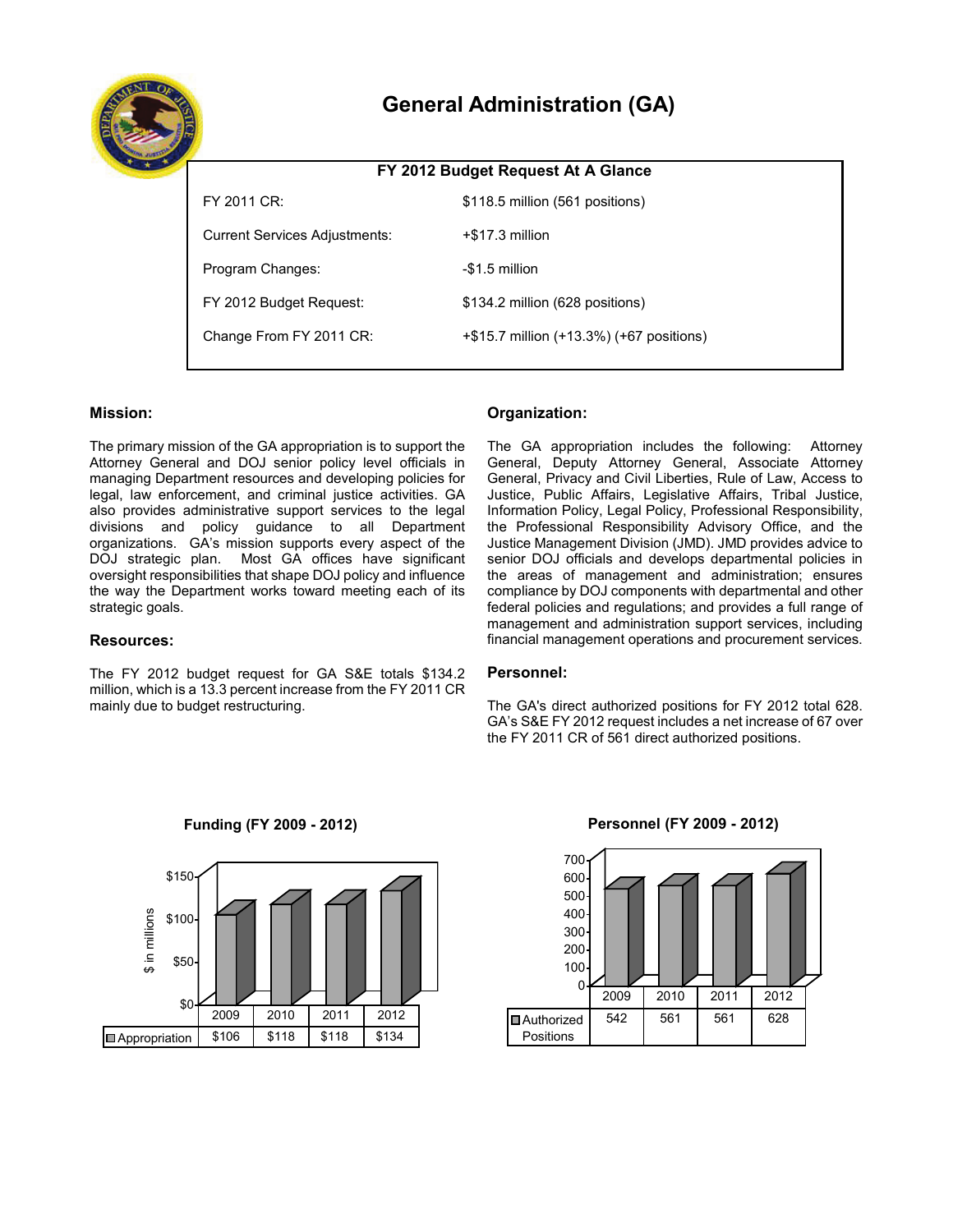# **FY 2012 Strategy:**

 directs and oversees the administration and operation of the Department's bureaus, offices, and divisions, to ensure Department's responsibilities and priorities continue to change. Whenever new tasks are undertaken by the supporting offices must develop the policies and oversee The Department's leadership develops policies regarding the administration of justice in the United States, and DOJ's success in meeting its strategic goals. The Department, the Department's leadership and other their implementation.

- Attaché to the Embassy since 2007. Since 2003, the Department has been involved in supporting operations in Iraq, and has been working through the Rule of Law Coordinator and the Justice
- resources to traditional mission areas. In terms of the offices, the Justice Management Division, and The Department has refocused efforts on directing GA appropriation, these areas include the policy resources necessary for Department-wide coordination in areas of concentration such as violent crime in Indian country.
- centralizing funding for the Office of Information Office, and the Office of Tribal Justice. These offices were formerly paid for through component reimbursement agreements and/or detailees. Via the FY 2012 budget process, these important offices will be funded in the GA appropriation through permanent The Department is also seeking to become as transparent as possible in several areas by Policy, the Professional Responsibility Advisory dollars.

# **FY 2012 Program Changes:**

#### **Office of Information Policy:** \$467,000 and 5 positions (3 attorneys)

 To support its increasing workload responsibilities due to an Government directive. FY 2012 current services for this increase in Freedom of Information Act requests and the Open initiative are 43 positions (20 attorneys) and \$6.3 million.

#### **Office of Legal Policy:** \$201,000 and 2 positions (2 attorneys)

 and \$878,000 supporting a realignment of the Office of Dispute FY 2012 current services for this initiative are 30 positions (21 attorneys) and \$7.2 million, including the transfer of 3 positions Resolution (ODR) into the Office of Legal Policy.

#### **Office of Privacy and Civil Liberties:** \$180,000 and 1 position

 Administrative support to the Office of Privacy and Civil Act Overview. FY 2012 current services for this initiative are 4 Liberties and additional funding for publication of the Privacy positions (3 attorneys) and \$1.5 million.

#### **Program Offset - Administrative Efficiencies:** -\$126,000 and 0 positions

 general equipment. For GA, these administrative efficiencies will result in an offset of \$126,000. The Department is continually evaluating its programs and operations with the goal of achieving across-the-board economies of scale that result in increased efficiencies and cost savings. In FY 2012, the Department is focusing on areas in which savings can be achieved, which include: printing, publications, travel, conferences, supplies, and

#### **Program Offset - Extend Tech Refresh:** -\$66,000 and 0 positions

 automation applications (e.g., spreadsheets and word processing), replacing this inventory at a slower rate is expected to have minimal impact on Department operations. In FY 2012, the Department is proposing to extend the refresh rate of all desktops and laptops by one year, resulting in an As desktops and laptops are used primarily for basic office offset of \$66,000 for GA.

### **Program Offset - JMD Administrative Efficiencies:**  -\$391,000 and 1 position

 JMD identified cost savings opportunities in areas such as publications, contract support, and travel. FY 2012 current services for JMD are 389 positions and \$77.6 million.

#### **Program Offset - Realign Intergovernmental Liaison Function:** -\$495,000 and -3 positions

 activities with state, local, and other federal government entities from the Office of Intergovernmental and Public Liaison Realign the responsibility for public relations and liaison to the Office of Legislative Affairs to take advantage of efficiencies. FY 2012 current services for this initiative are 6 positions (1 attorney) and \$1.2 million.

#### **Program Offset - Realign JMD Management & Planning Function:** -\$1.3 million and -12 positions

 management functions in order to experience the synergies of organization. FY 2012 current services for this initiative are 34 Realignment of various strategic planning and other grouping like responsibilities in close proximity across the positions and \$5.3 million.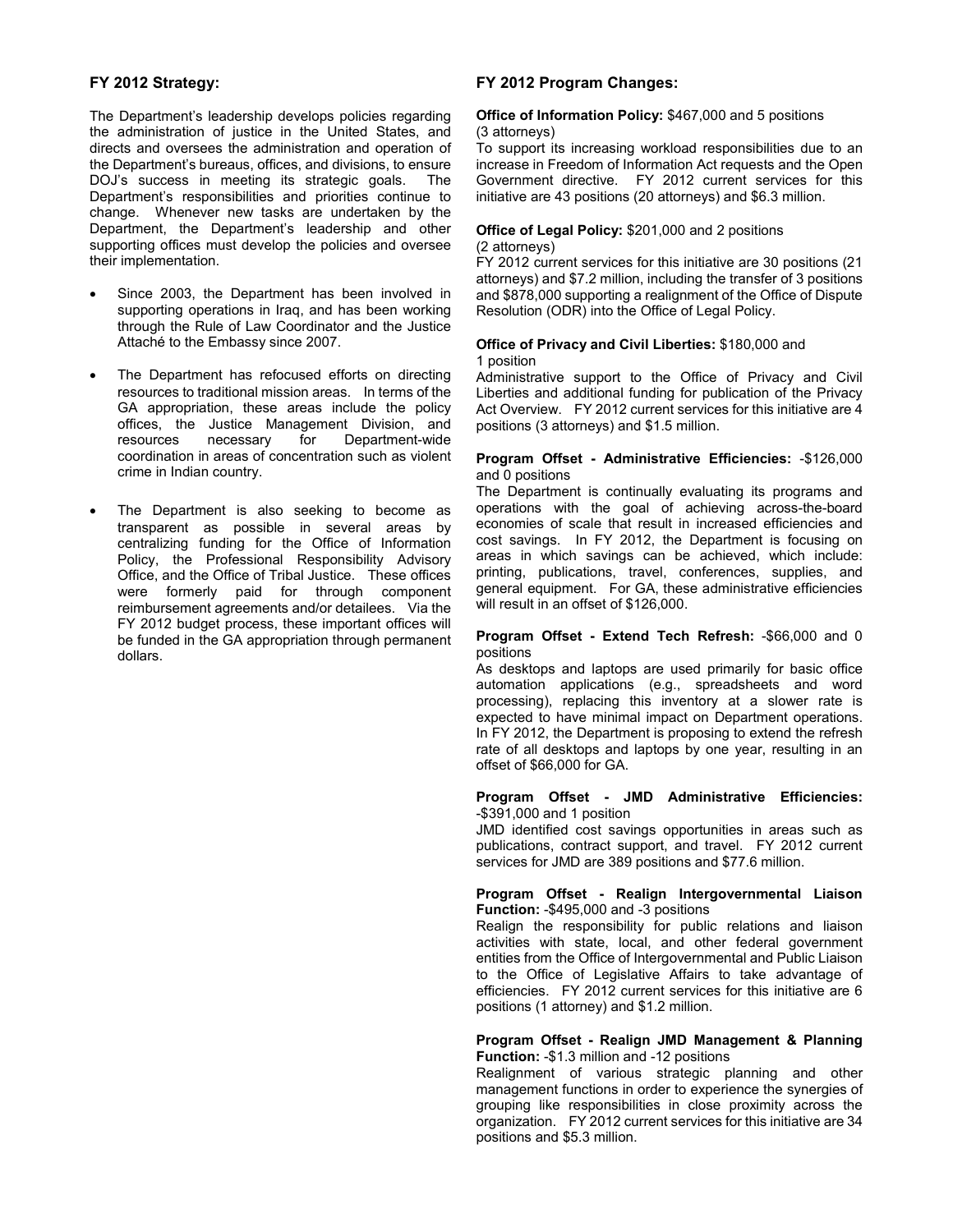# **General Administration**

(Dollars in Thousands)

|                                                            | <b>General Administration Salaries &amp; Expenses</b> |                 |               |  |
|------------------------------------------------------------|-------------------------------------------------------|-----------------|---------------|--|
|                                                            | Pos                                                   | <b>FTE</b>      | <b>Amount</b> |  |
| 2010 Enacted                                               | 561                                                   | 554             | 118,488       |  |
| 2011 Continuing Resolution                                 | 561                                                   | 554             | 118,488       |  |
| 2012 Request                                               | 628                                                   | 624             | 134,225       |  |
| Change 2012 from 2011 Continuing Resolution                | 67                                                    | 13              | 15,737        |  |
| <b>Technical Adjustments</b>                               |                                                       |                 |               |  |
| Subtotal Technical Adjustments                             | 0                                                     | 0               |               |  |
| <b>Total Technical Adjustments</b>                         | 0                                                     | 0               |               |  |
| <b>Adjustments to Base</b>                                 |                                                       |                 |               |  |
| Increases:                                                 |                                                       |                 |               |  |
| <b>ATB Transfers</b>                                       | 71                                                    | 71              | 13,134        |  |
| Pay & Benefits                                             | 0                                                     | 9               | 3,395         |  |
| Domestic Rent & Facilities                                 | 0                                                     | 0               | 738           |  |
| <b>Other Adjustments</b>                                   | 2                                                     | 0               | O             |  |
| Subtotal Increases:                                        | 73                                                    | 80              | 17,267        |  |
| Decreases:                                                 |                                                       |                 |               |  |
| Subtotal Decreases:                                        | 0                                                     | 0               |               |  |
| <b>Total Adjustments to Base</b>                           | 73                                                    | 80              | 17,267        |  |
| <b>Total Adjustments to Base and Technical Adjustments</b> | 73                                                    | 80              | 17,267        |  |
| 2012 Current Services                                      | 634                                                   | 634             | 135,755       |  |
| <b>Program Changes</b>                                     |                                                       |                 |               |  |
| Increases:                                                 |                                                       |                 |               |  |
| Office of Information Policy                               | 5                                                     | 2               | 467           |  |
| Office of Legal Policy                                     | 2                                                     |                 | 201           |  |
| Office of Privacy and Civil Liberties                      |                                                       |                 | 180           |  |
| Subtotal, Program Increase                                 | 8                                                     | 4               | 848           |  |
| Decreases:                                                 |                                                       |                 |               |  |
| Administrative Efficiencies                                | 0                                                     | 0               | $-126$        |  |
| <b>Extend Tech Refresh</b>                                 | 0                                                     | 0               | $-66$         |  |
| <b>JMD Administrative Efficiencies</b>                     |                                                       |                 | $-391$        |  |
| Realign Intergovernmental Liaison Function                 | -3                                                    | -3              | $-495$        |  |
| Realign JMD Management & Planning Function                 | $-12$                                                 | $-12$           | $-1,300$      |  |
| Subtotal, Program Decrease                                 | -14                                                   | -14             | $-2,378$      |  |
| <b>Total Program Changes</b>                               | -6                                                    | $-10$           | $-1,530$      |  |
| 2012 Request                                               | 628                                                   | 624             | 134,225       |  |
| Change 2012 from 2011 Continuing Resolution                | 67                                                    | $\overline{70}$ | 15,737        |  |